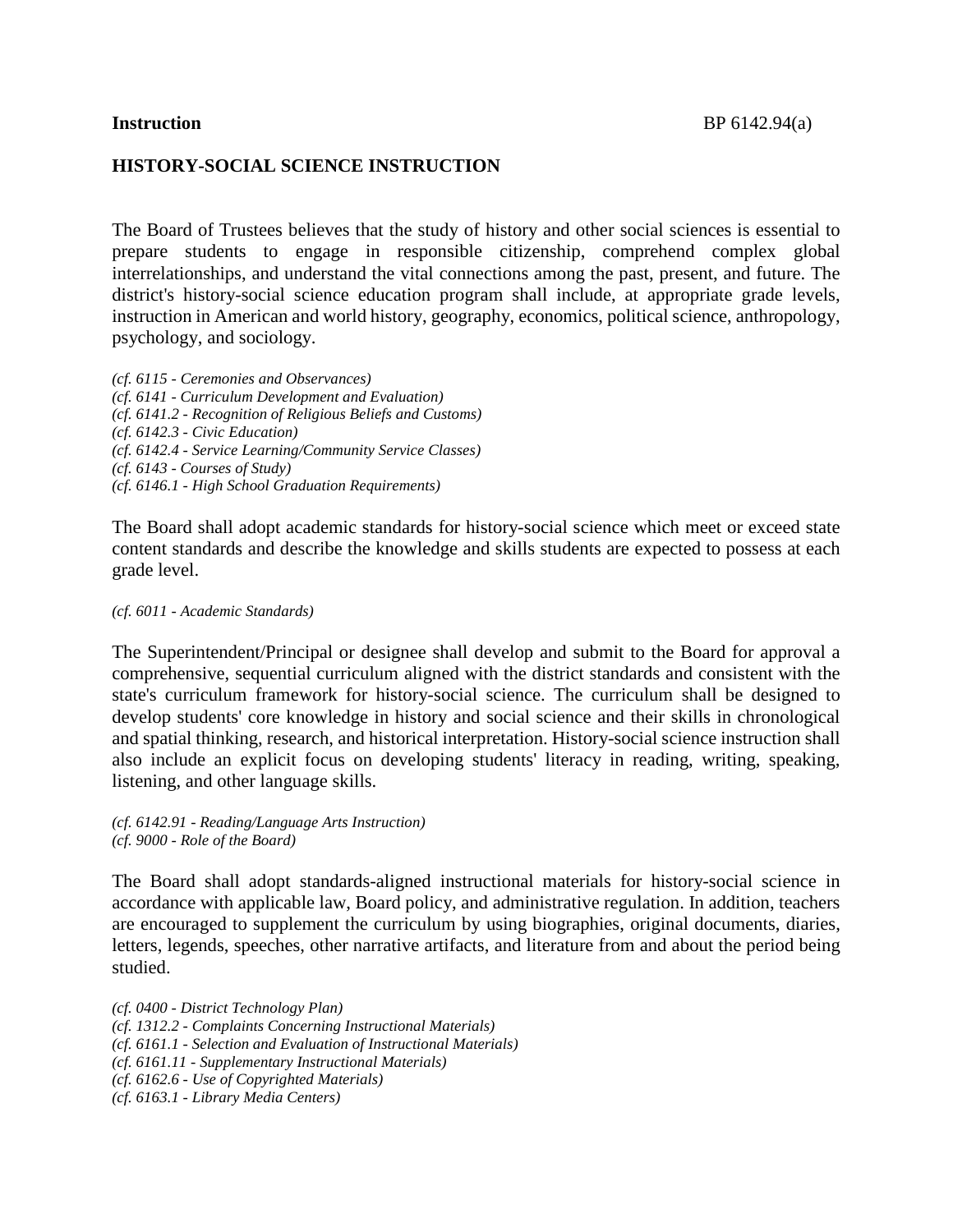# **HISTORY-SOCIAL SCIENCE INSTRUCTION** (continued)

Personal testimony from persons who can provide first-hand accounts of significant historical events is encouraged and may be provided through oral histories, videos, or other multimedia formats. If oral history is used for instruction related to the role of Americans in World War II or the Vietnam War, such testimony shall exemplify the personal sacrifice and courage of the wide range of ordinary citizens who were called upon to participate in the war, provide views and comments concerning reasons for participating in the war, and provide commentary on the aftermath of the war in Eastern Europe and the former Soviet Union. (Education Code 51221.3, 51221.4)

The Superintendent/Principal or designee shall provide a standards-based professional development program designed to increase teachers' knowledge of adopted instructional materials and instructional strategies for teaching history-social science.

*(cf. 4131 - Staff Development)*

*Legal Reference: (see next page)*